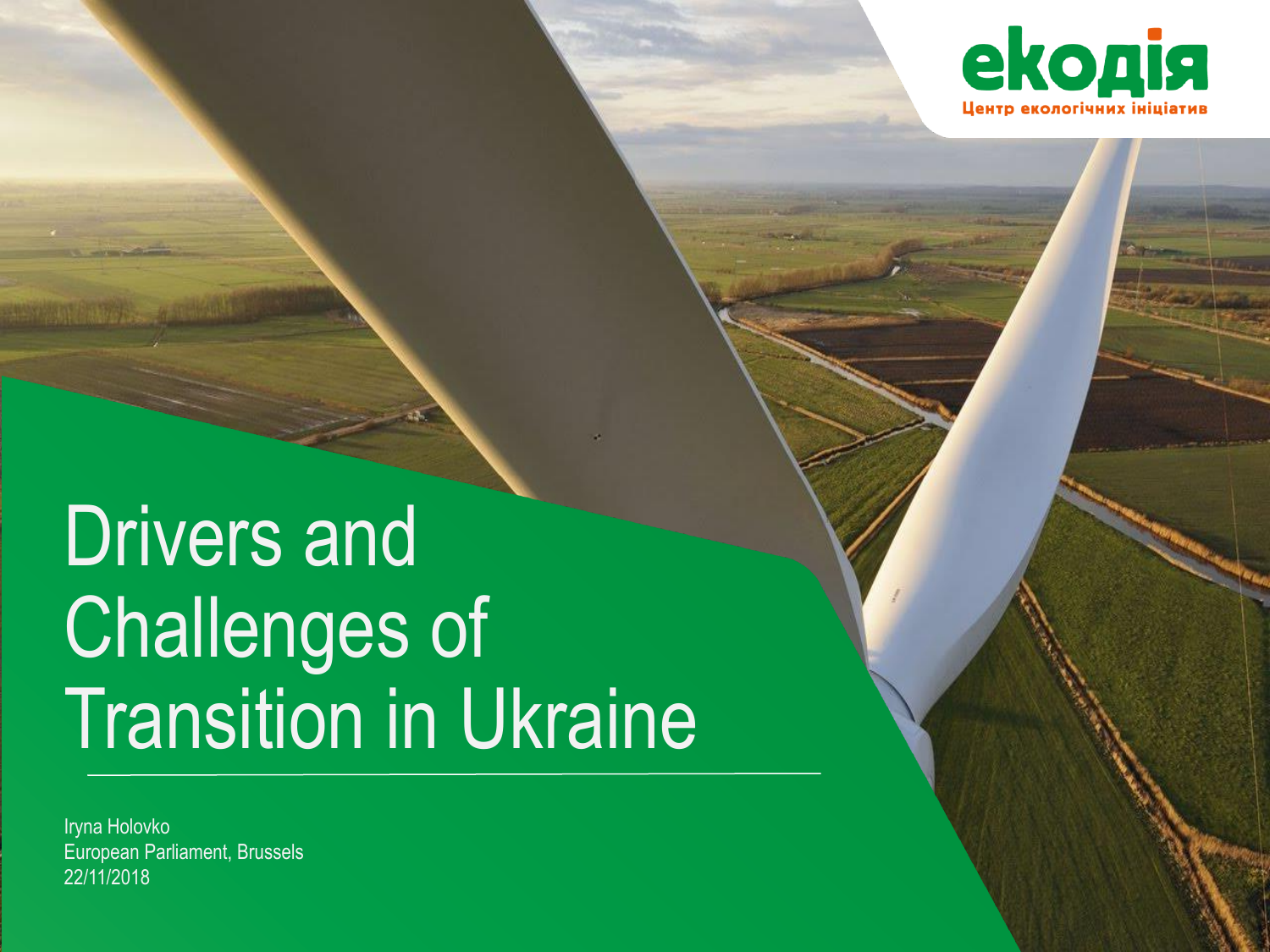

### Progress

### **Energy Efficiency**

- Energy efficiency laws adopted Law on energy performance in buildings Law on commercial heat metering and billing
- State Energy Efficiency Fund established (with financial contributions from EU: 50 million EUR and Germany: 10 million EUR)

### • **Electricity market**

Law on electricity market adopted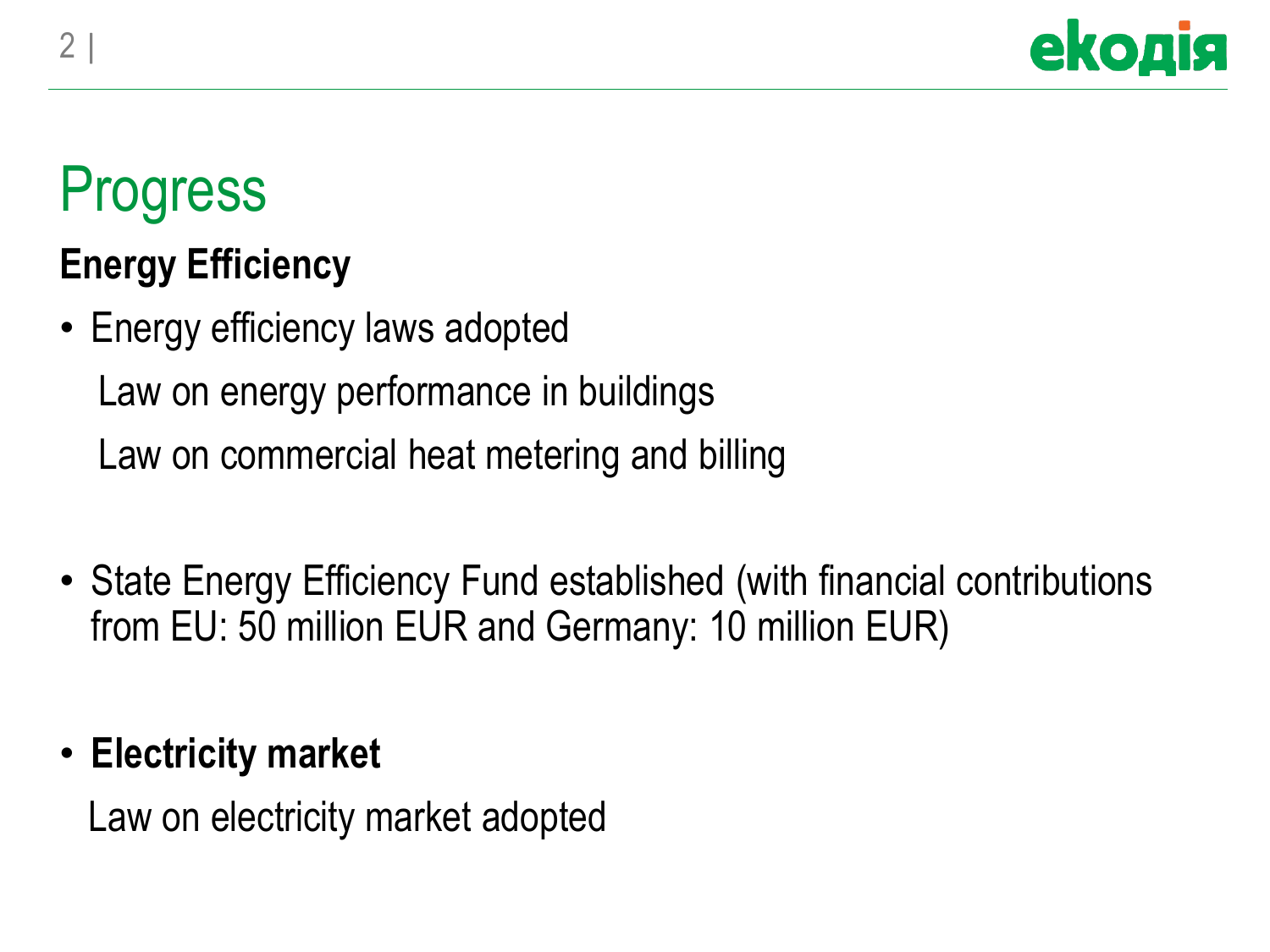

## Progress

### **Renewable energy**

- National Renewable Energy Sources Action Plan 11% RES in final energy consumption by 2020
- 1200 MW of new renewables since 2009 (1,5% electricity production)
- Feed-in tariff for private households
- Transition from feed-in tariff to auctions for large renewables

### **Environment**

- Law on strategic environmental impact assessment (SEA)
- Law on environment impact assessment (EIA) adopted. Secondary legislation partially in place.
- Implementation has started (end of 2017) but too early to say how effective new model is.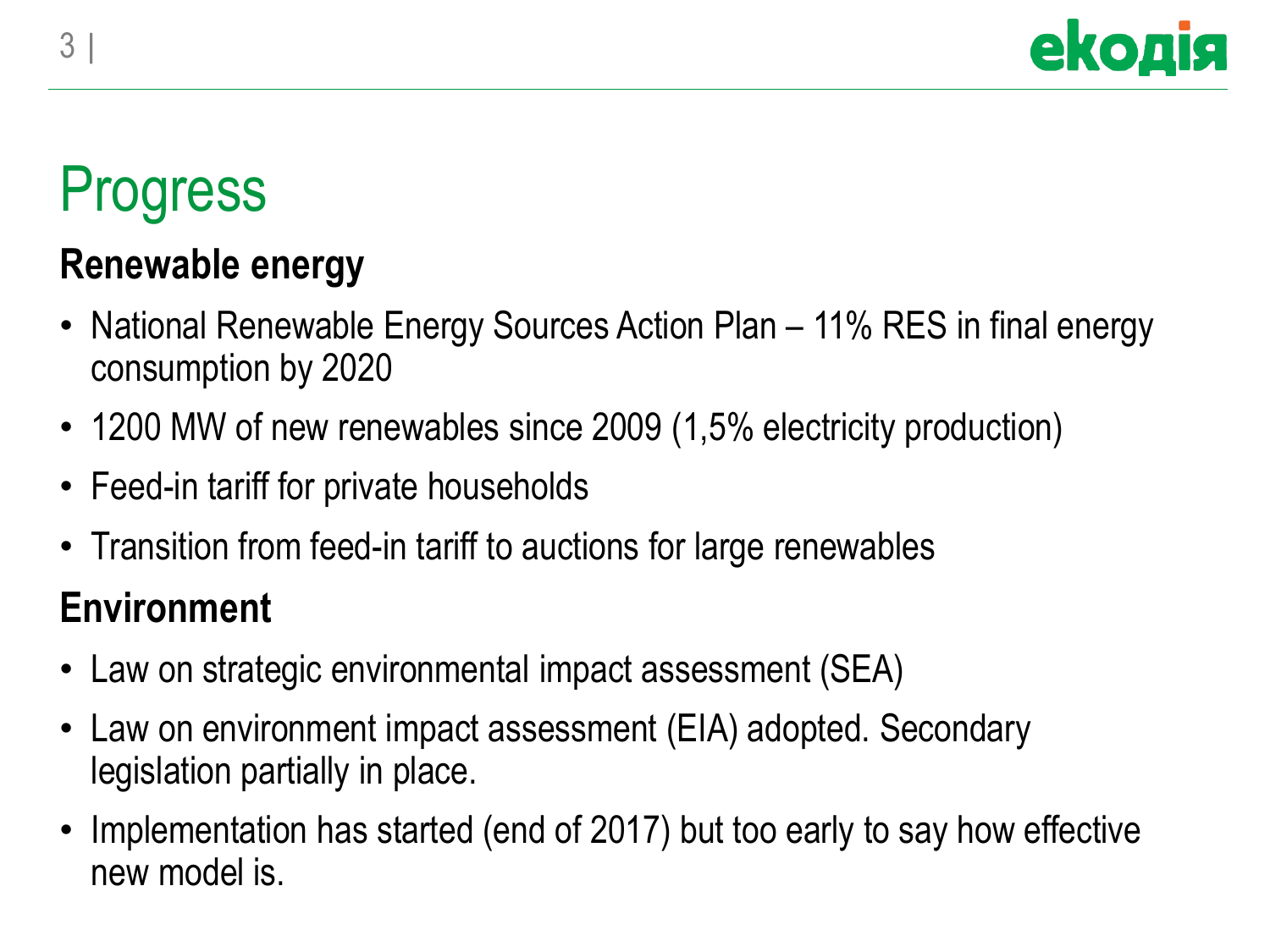

#### **Coal sector subsidies**

### Significant decrease in subsidies to coal mines after 2014



4 |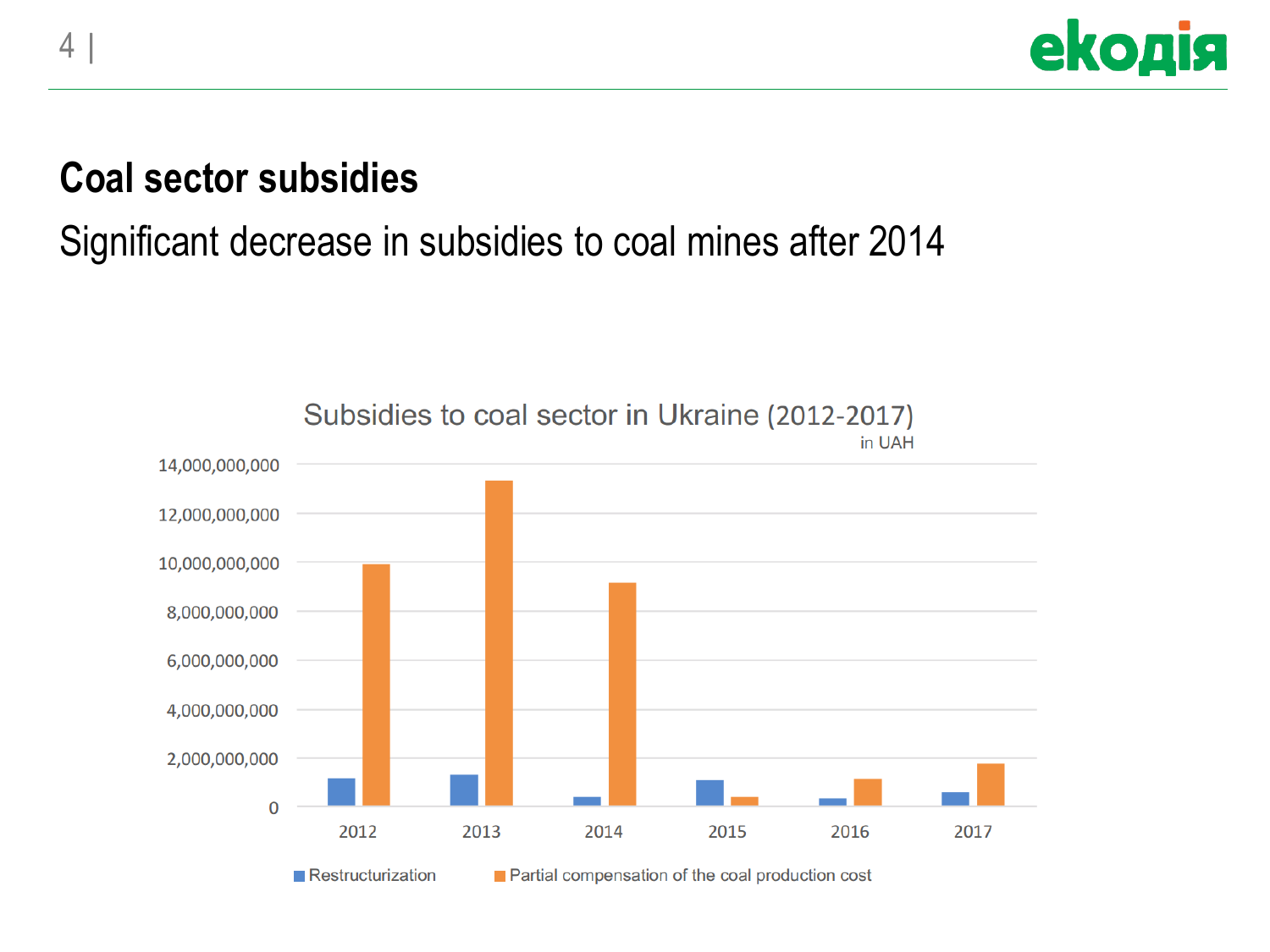

# Transition challenges

### **Energy efficiency**

- Implementation of already adopted legislation in energy efficiency is lagging behind
- Energy Efficiency Fund not yet operational
- State energy efficiency programs get insufficient money to provide to wide-scale EE improvements

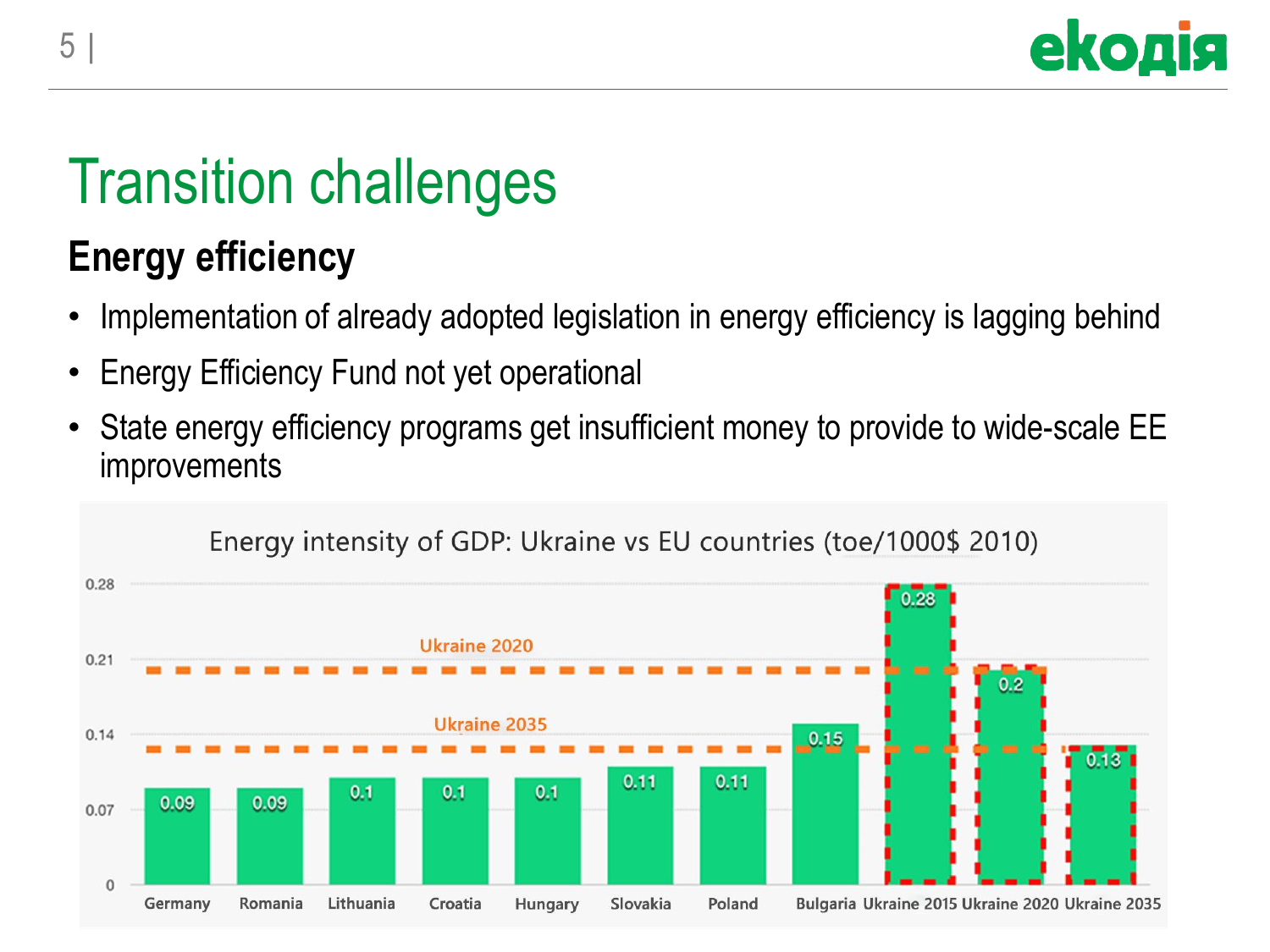

# Transition challenges

### **Emission reduction**

- National plan for emission reductions (LCPD Directive implementation until 2033)
- No financial mechanism to finance environmental modernizations at TPPs
- No plans on transformation of coal-dependent regions in Donbass and Western **Ukraine**
- Current NDC allows the rise is CO2 emissions from the current level

### **Renewables**

- The law on feed-in tariff ends its operation in 2030
- High risks for new investments
- No simplified procedure for small producers/condominiums/public buildings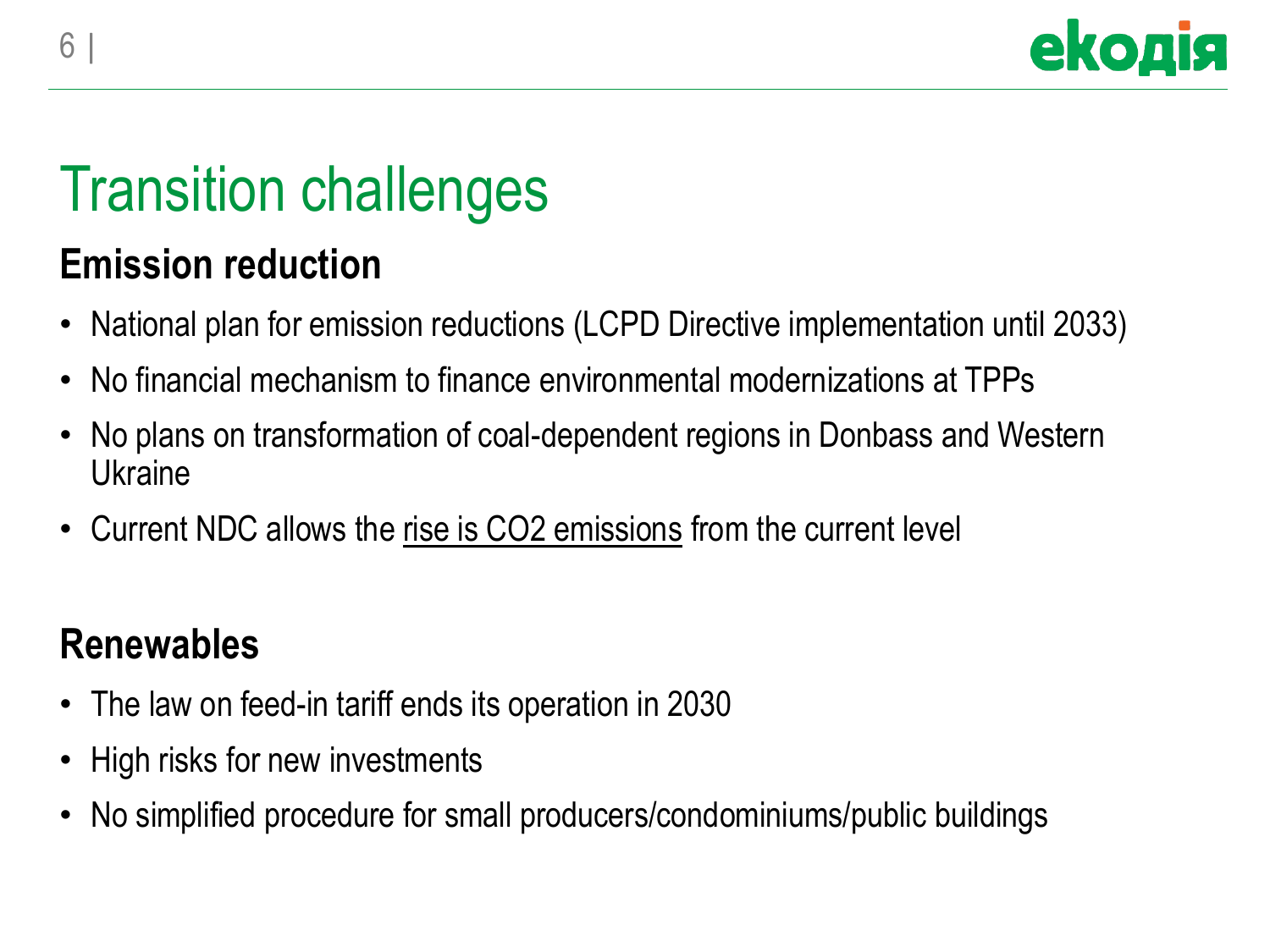

## PECI projects 2018

#### **Two projects to support nuclear electricity exports from Ukraine to EU**

- Pivdennoukrainiska NPP old units working over projected lifetime
- Khmelnitsky NPP money from electricity exports to be used for reanimation of the construction of Units no.3 and 4.

| EL_07        | 400 kV Mukacheve (Ukraine) -<br>V.Kapusany (Slovakia) OHL<br>rehabilitation                            | State Enterprise NPC Ukrenergo-<br>Slovenská elektrizačná prenosová sústava,<br>a.s. SEPS (Slovak Republic) | Current upgrade of existing transmission infrastructure                                                                                                                                                                      |
|--------------|--------------------------------------------------------------------------------------------------------|-------------------------------------------------------------------------------------------------------------|------------------------------------------------------------------------------------------------------------------------------------------------------------------------------------------------------------------------------|
| <b>EL_08</b> | 750 kV Khmelnytska NPP (Ukraine) -<br>Rzeszow (Poland) overhead line<br>connection                     | Ministry of Energy and Coal Industry of<br><b>Ukraine</b>                                                   | Current upgrade of existing transmission<br>infrastructure; Extension of existing transmission<br>infrastructure                                                                                                             |
| <b>EL 09</b> | 750 kV Pivdennoukrainska NPP<br>(Ukraine) - Isaccea (Romania) OHL<br>rehabilitation and modernisation, | State Enterprise NPC Ukrenergo -<br>C.N. Transelectrica S.A. (Romania)                                      | Construction of new transmission infrastructure;<br>Current upgrade of existing transmission<br>infrastructure; Extension of existing transmission<br>infrastructure; Replacement of existing transmission<br>infrastructure |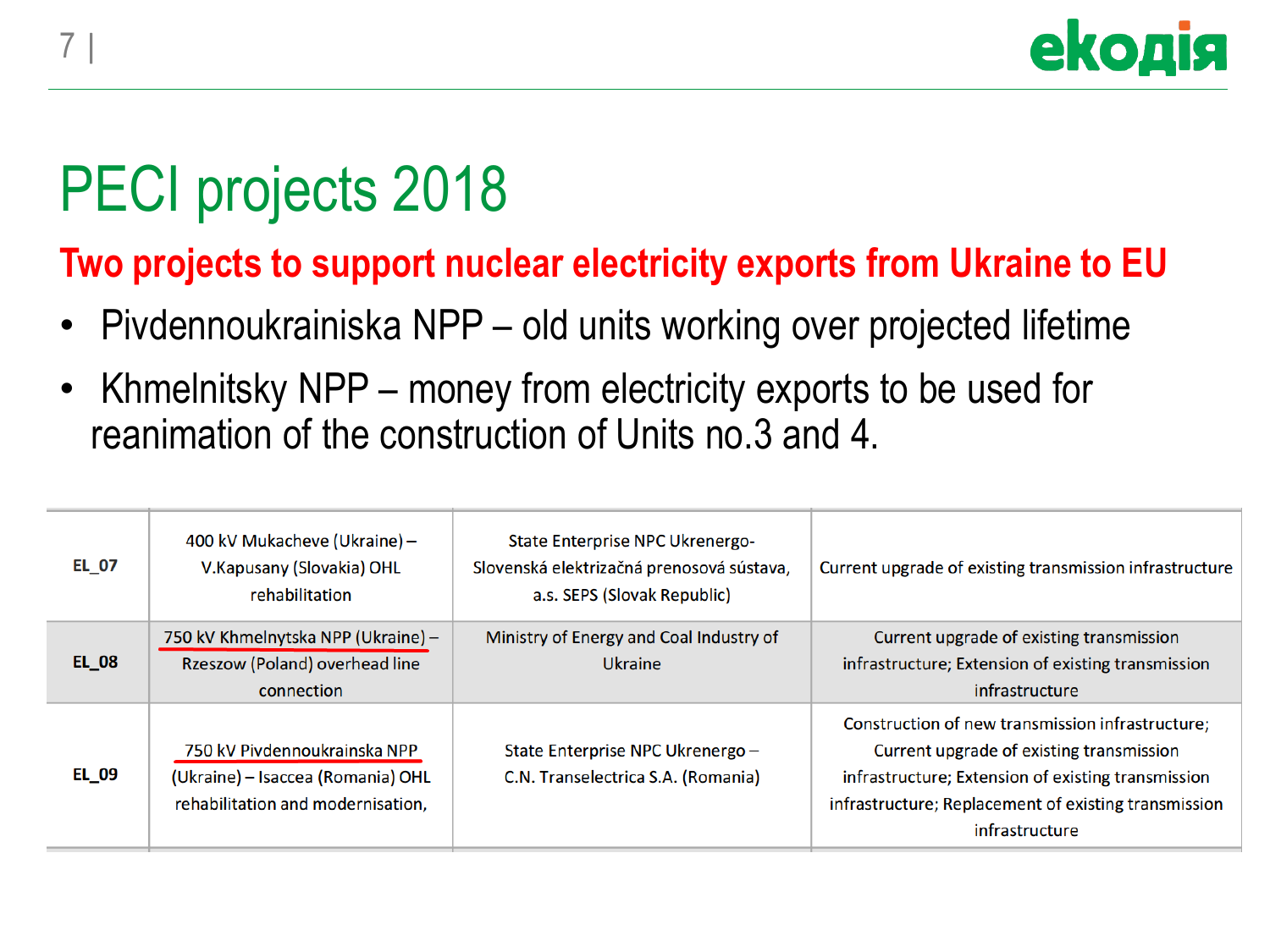

# Key issues for 2019

- **Implementation of adopted legislation** on energy efficiency
- **National plan for climate and energy until 2030**  process to start in 2019 and it should be clear and transparent; Cooperation between Ministry of energy and Ministry of environment should be ensured.
- **PECI projects**  should not serve as support to nuclear electricity exports
- **Support to economic and social innovations for energy transition –** more focus on development conditions for decentralized community-based generation, incl. in coal regions.
	- Ensure simplified conditions for small producers under the new RE law
	- Funding for projects to kick-start new formats of community-based projects